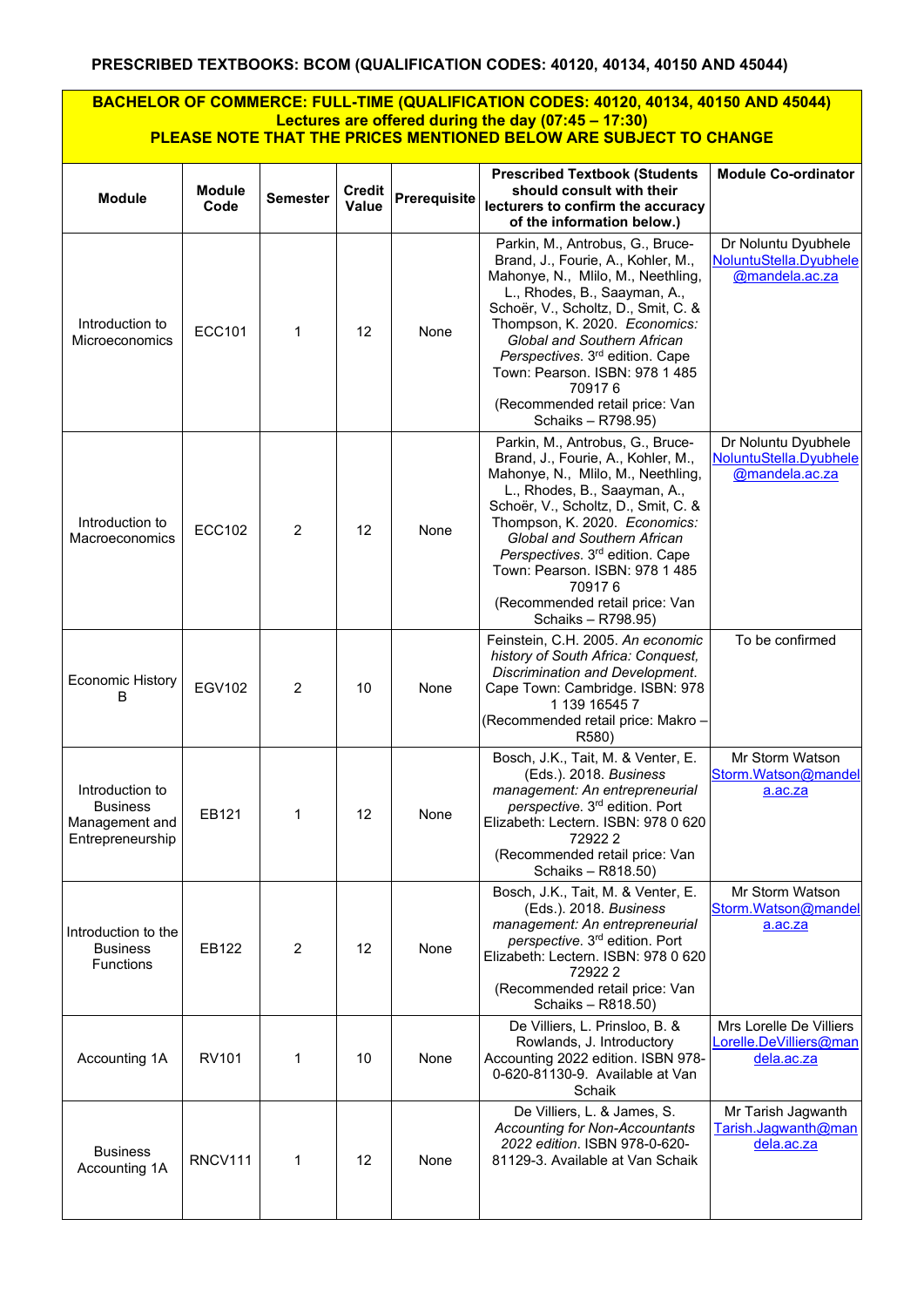| <b>Module</b>                        | <b>Module</b><br>Code | <b>Semester</b> | <b>Credit</b><br>Value | Prerequisite                        | <b>Prescribed Textbook (Students</b><br>should consult with their<br>lecturers to confirm the accuracy<br>of the information below.)                                                                           | <b>Module Co-ordinator</b>                                                                                                          |
|--------------------------------------|-----------------------|-----------------|------------------------|-------------------------------------|----------------------------------------------------------------------------------------------------------------------------------------------------------------------------------------------------------------|-------------------------------------------------------------------------------------------------------------------------------------|
| Accounting 1B                        | <b>RV102</b>          | 2               | 14                     | Accounting<br>1A                    | De Villiers, L. Prinsloo, B. &<br>Rowlands, J. Introductory<br>Accounting 2022 edition. ISBN 978-<br>0-620-81130-9. Available at Van<br>Schaik                                                                 | Mrs Lorelle De Villiers<br>Lorelle.DeVilliers@man<br>dela.ac.za                                                                     |
| General<br>Accounting 1B             | <b>RGV102</b>         | 2               | 14                     | Accounting<br>1A                    | De Villiers, L., Prinsloo, B. &<br>Rowlands, J. Introductory<br>Accounting 2022 edition. ISBN 978-<br>0-620-81130-9. Available at Van<br>Schaik                                                                | Mrs Lorelle De Villiers<br>(Lorelle.DeVilliers@ma<br>ndela.ac.za) / Mrs<br>Suzan Terblanche<br>(Suzan.Terblanche@m<br>andela.ac.za) |
| <b>Business</b><br>Accounting 1B     | <b>RNCV112</b>        | 2               | 12                     | <b>Business</b><br>Accounting<br>1A | De Villiers, L. & James, S.<br><b>Accounting for Non-Accountants</b><br>2022 edition. ISBN 978-0-620-<br>81129-3. Available at Van Schaik.                                                                     | Mr Tarish Jagwanth<br>Tarish.Jagwanth@man<br>dela.ac.za                                                                             |
| Financial<br><b>Mathematics</b>      | <b>STAV101</b>        | 1               | 12                     | None                                | Notes are provided to students<br>registered for STAV101 on the<br>Moodle site                                                                                                                                 | Prof Gary Sharp<br>Gary.Sharp@mandela.<br>ac.za                                                                                     |
| <b>Business</b><br><b>Statistics</b> | <b>STAV102</b>        | 2               | 12                     | None                                | Notes are provided to students<br>registered for STAV102                                                                                                                                                       | Dr Siphumlile Mangisa<br>Siphumlile.Mangisa@m<br>andela.ac.za                                                                       |
| Mathematics 1A                       | <b>MATT101</b>        | 1               | 16                     | None                                | The following free online textbook<br>will be used for MATT101:<br>https://openstax.org/details/books/c<br>alculus-volume-1<br>The Department will provide notes<br>for the Algebra sections of the<br>module. | Dr Marguerite Walton<br>Marguerite.Walton@ma<br>ndela.ac.za                                                                         |
| Mathematics 1B                       | <b>MATT102</b>        | 2               | 16                     | <b>Mathematics</b><br>1A            | The following free online textbook<br>will be used for MATT102:<br>https://openstax.org/details/books/c<br>alculus-volume-2<br>The Department will provide notes<br>for the Algebra sections of the<br>module. | To be confirmed                                                                                                                     |
| Mathematics<br>(Special) A           | <b>MATS101</b>        | 1               | 8                      | None                                | Students registered for MATS101<br>are provided with a study guide that Maritz.Snyders@mande<br>includes all the material they need<br>for this module.                                                        | Prof Maritz Snyders<br>la.ac.za                                                                                                     |
| <b>Mathematics</b><br>(Special) B    | <b>MATS102</b>        | 2               | 8                      | Mathematics<br>(Special) A          | Students registered for MATS102<br>are provided with a study guide that<br>includes all the material they need<br>for this module.                                                                             | To be confirmed                                                                                                                     |
| Computing<br>Fundamentals 1.1        | WRFV101               | 1               | 8                      | None                                | All notes and videos are provided on<br>the Moodle site                                                                                                                                                        | Ms Hayley Irvine<br>Hayley.lrvine@mandela<br>.ac.za                                                                                 |
| Computing<br>Fundamentals 1.2        | WRFV102               | 2               | 8                      | None                                | All notes and videos are provided on<br>the Moodle site                                                                                                                                                        | Ms Hayley Irvine<br>Hayley.lrvine@mandela<br>.ac.za                                                                                 |
| Mathematics for<br>Accounting        | MACV101               | 1               | 12                     | None                                | Notes will be available free of<br>charge to MACV101 students.<br>Students will, however, have to<br>purchase the SHARP EL-738 series<br>calculator. Latest version from last<br>year was the SHARP EL-738 XT. | Dr Shirley Wagner-<br>Welsh<br>Shirley. Wagner-<br>Welsh@mandela.ac.za                                                              |
| Company Law                          | <b>JHMV102</b>        | 1               | 12                     | None                                | Delport, P. 2020. New<br>entrepreneurial law. 2 <sup>nd</sup> edition.<br>LexisNexis. The aforementioned<br>textbook is recommended, but not<br>required. However, the lecture<br>notes are prescribed.        | Ms Jacqueline Maholo<br>Jacqueline.Maholo@ma<br>ndela.ac.za                                                                         |